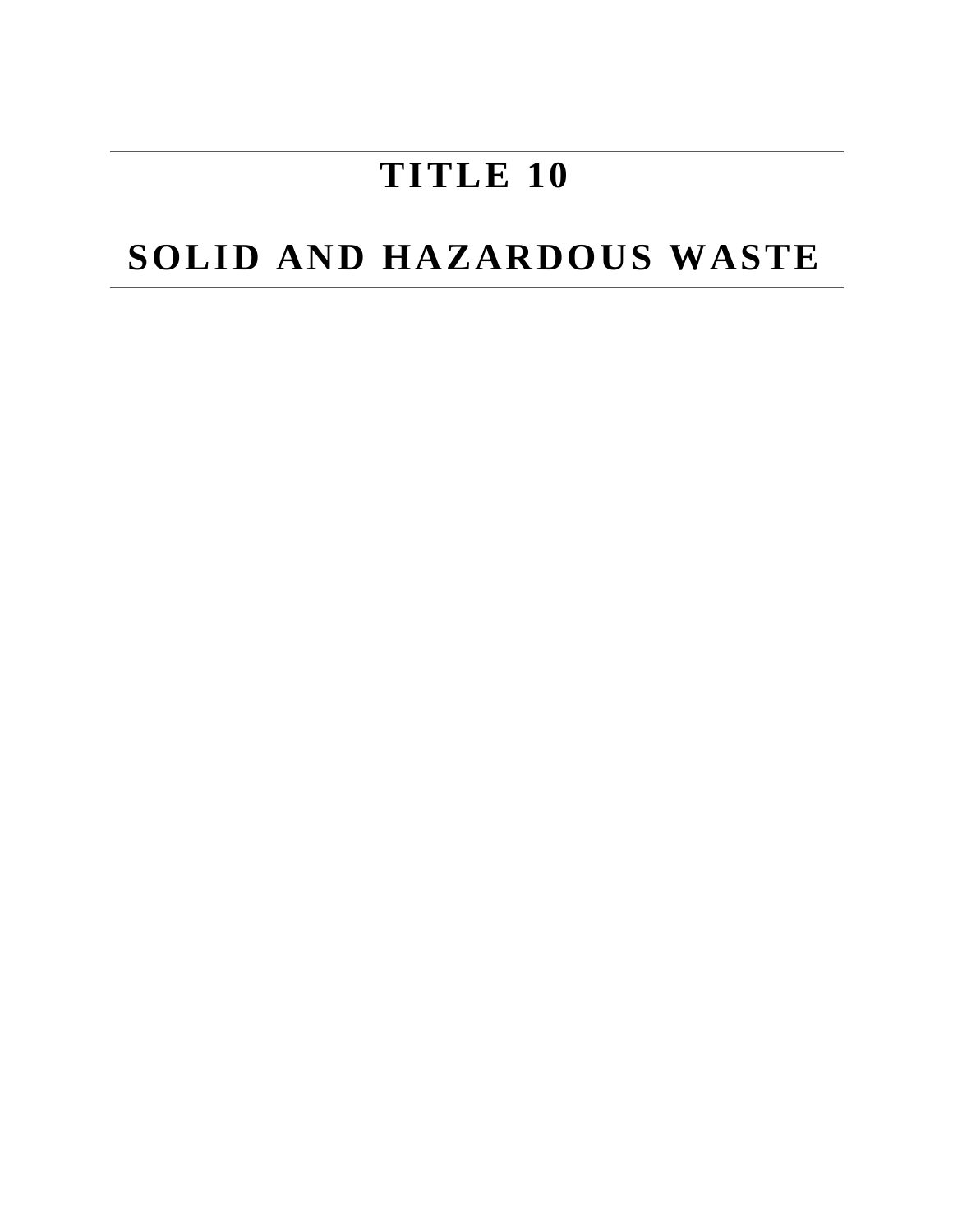## **CHAPTER 1 – DEFINITIONS**

#### **10-1-1 DEFINITIONS**

- a. **Hazardous Waste:** means those wastes that are defined as hazardous wastes in Wyoming Department of Environmental Quality Hazardous Waste Rules and Regulations, Chapter 2, Identification and Listing of Hazardous Wastes.
- b. **Landfill:** means a solid waste management facility for the land burial of solid wastes, utilizing an engineered method of controls to avoid creating a hazard to public health, the environment, plants, and animals.
- c. **Person:** means any institution, public or private corporation, municipality, individual, partnership, firm, or other entity.
- d. **Solid Waste:** means garbage and other discarded solid materials, including solid waste materials resulting from industrial, commercial and agricultural operations, and from community operations, but, does not include:
	- i. Solids of dissolved material in domestic sewage or other significant pollutants in water resources, such as silt, dissolved, or suspended solids in industrial waste water effluents, dissolved materials in irrigation return flows or other common water pollutants.
	- ii. Liquids, solids, sludges or dissolved constituents which are collected or separated in process units for recycling, recovery or reuse including the recovery of energy within a continuous or latch manufacturing or refining process; or
	- iii. Agricultural materials which are recycled in the production of agricultural commodities.
- e. **Special Waste:** means those wastes that require special handling as described in Wyoming Department of Environmental Quality Solid Waste Rules and Regulations, Chapter 8.
- f. **Transfer Station:** means any solid waste transportation related facility including loading docks, parking areas, storage areas, scale buildings, and ancillary features.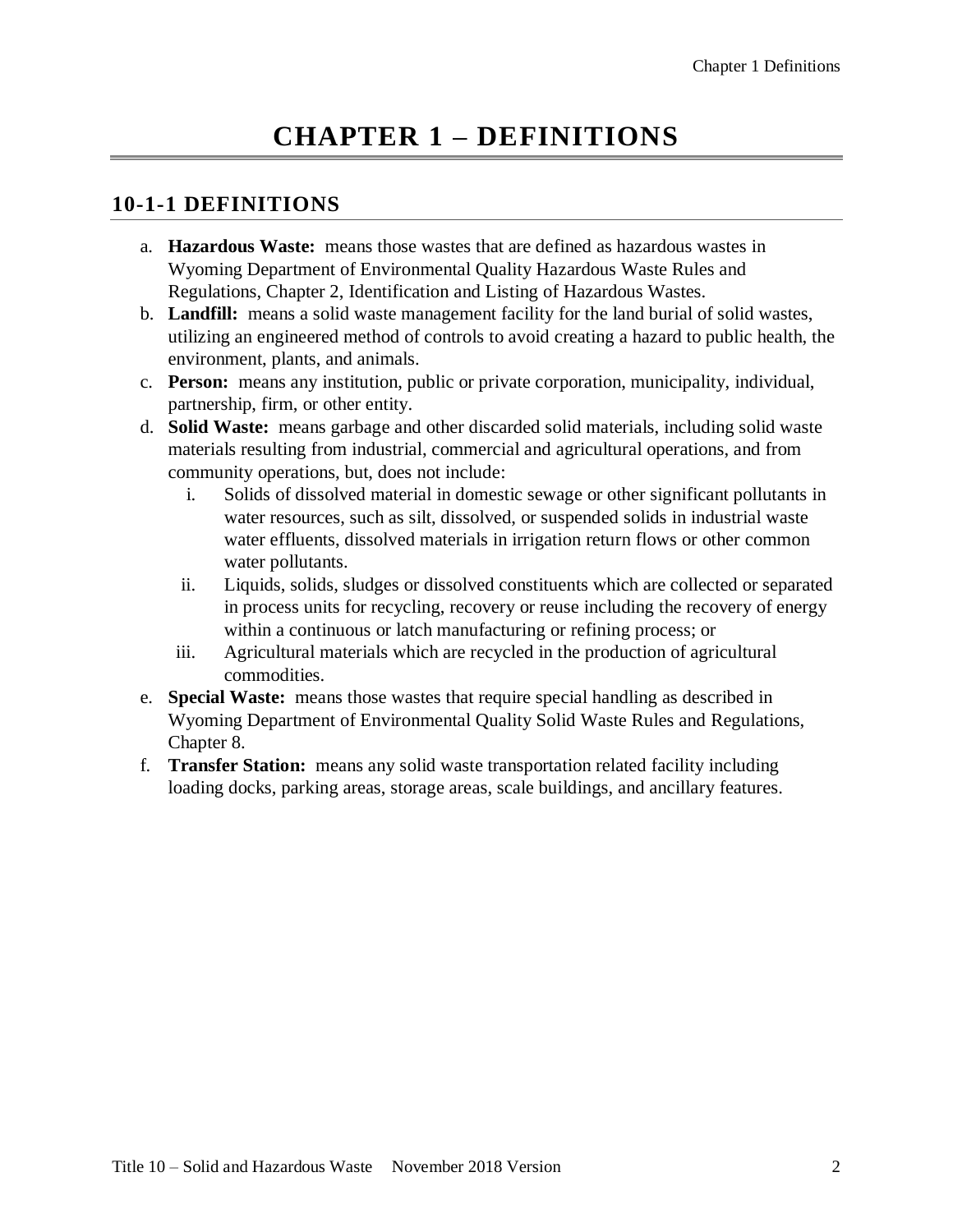### **CHAPTER 2 – ACCESS TO DISPOSAL SITES**

a. Any resident of the county may dispose of solid waste at the Trash Transfer Facility, subject to direction from the site manager or operator as to where such wastes shall be dumped and subject to other requirements set forth in it these rules in Title 10 – Solid and Hazardous Waste.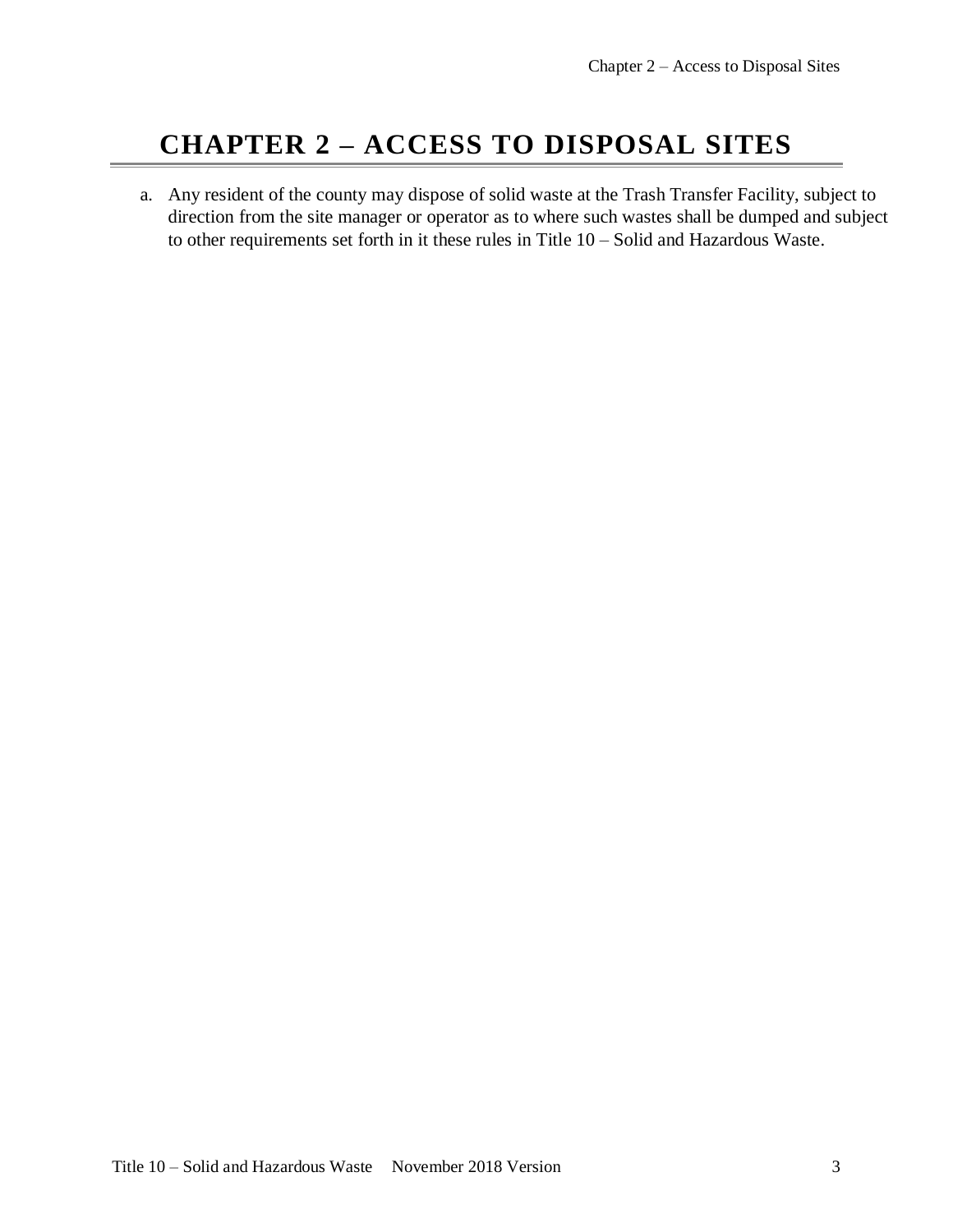### **CHAPTER 3 – RESTRICTIONS**

### **10-3-1 DISPOSAL OF SOLID WASTE**

- a. The disposal of solid waste at the Trash Transfer Facility shall be subject to the following restrictions:
	- i. No solid wastes or other wastes shall be disposed of at the Trash Transfer Facility except as provided for in these rules included in Title 10 – Solid and Hazardous Waste and according to the rules and regulations of the Wyoming Department of Environmental Quality.
	- ii. Only solid wastes may be disposed of at the Trash Transfer Facility. No liquid wastes or hazardous wastes may be disposed of at the Trash Transfer Facility.
	- iii. Special Wastes must be disposed of at the Trash Transfer Facility only in accordance with Wyoming Department of Environmental Quality Solid Waste Rules and Regulations, Chapter 8.
	- iv. No person shall salvage, separate, collect, carry off or otherwise remove or dispose of anything whatsoever from the Trash Transfer Facility without the permission of Superintendent of the Integrated Solid Waste and Recycling Division.
	- v. All loads to the Trash Transfer Facility must be tarped and secured.
	- vi. The following items may not be disposed of at the Trash Transfer Facility:
		- a. Hazardous Wastes, such as but not limited to:
			- 1. Flammable Liquids, such as but not limited to: Oil Based Paint, Thinner, Acetone, Brake Fluid, Aerosols, Transmission Fluid, Gasoline, Motor Oil, Hydraulic Oil, Ammonia
			- 2. Flammable Solids, such as but not limited to: Adhesives, Silicone, Tar, Moth Balls, Non- pourable Oil Paint, Wood Filler
			- 3. Oxidizers, such as but not limited to: Chlorine, Bleach, Hydrogen peroxide, Nitrates, Nitrites
			- 4. Corrosives, such as but not limited to: Acid Washes, Drain Openers, Batteries, Oven Cleaners, Photo Chemicals
			- 5. Poisons, such as but not limited to: Thermometers, Cyanide, Creosote, Methylene Chloride, Copper Sulfate, Antifreeze, Penta, Lead Compounds
			- 6. Pesticides, such as but not limited to: 2-4-D, Diazinion, Decon, Raid, DDT, Mosquito/Fly Repellent, Rose Dust, Flea Spray/Powder
			- 7. Herbicides, such as but not limited to: Roundup, Weed B Gone, Ortho Products, Curtail, Confront
		- b. Electronic waste, such as but not limited to:
			- 1. Cathode Ray Tubes, such as but not limited to: Televisions and Computer Monitors